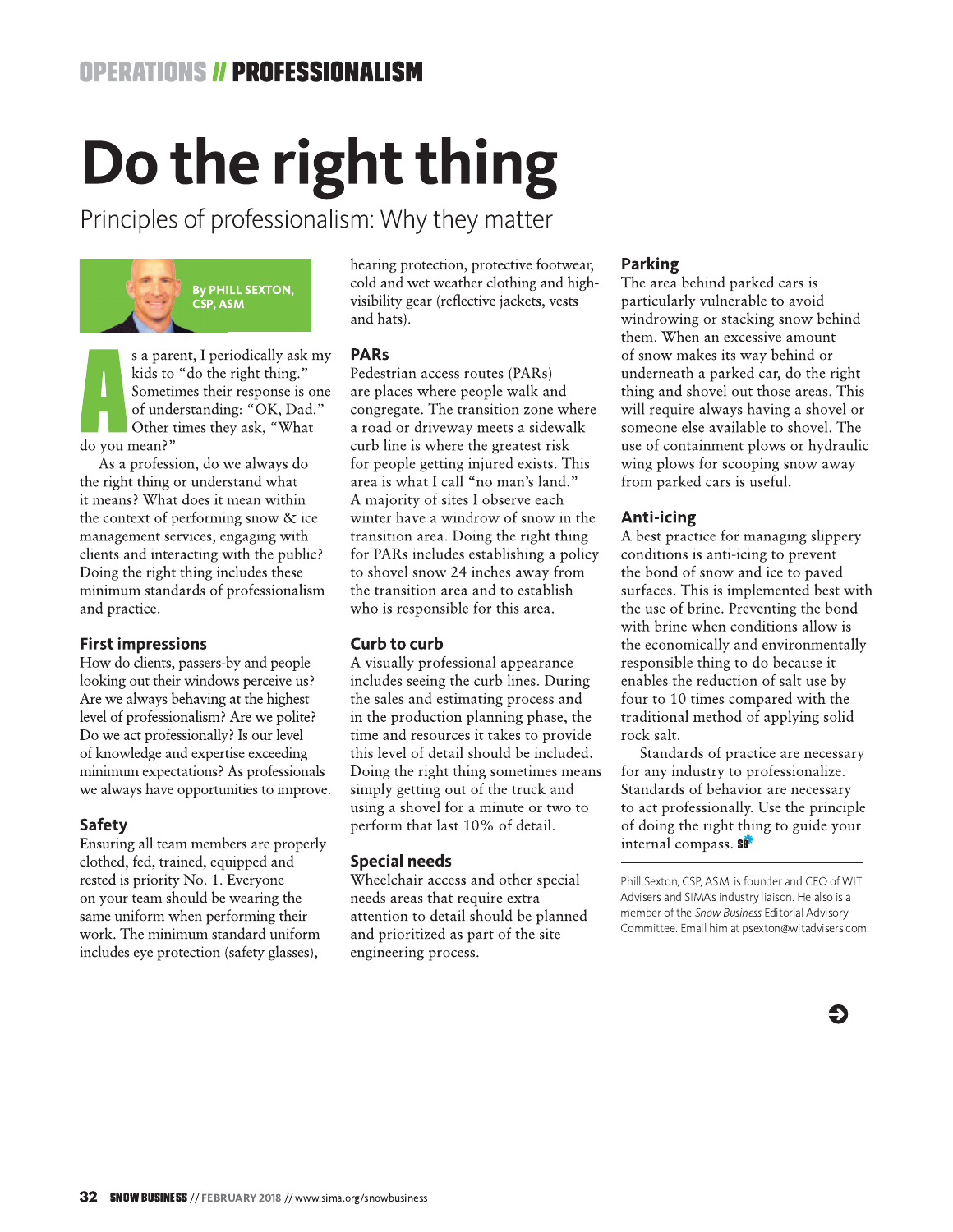# **SNOW & ICE BEST PRACTICES**

TRAIN YOUR TEAMS TO DO THE RIGHT THING: A small amount of extra effort to differentiate your snow & ice management services as highly professional compared with mediocre is worth it. Professionals pay attention to the details and behave responsibly and consistently during every storm.

### **SHOVELING WHEELCHAIR RAMPS**



- All snow is removed from wheelchair ramp and crosswalk
- . All snow is shoveled 48" beyond the ramp transition preventing snow from being replowed on the ramp



• Snow remains along curb lines and transition to ramp, which is a slip and fall risk and will require rework

• Snow remains in the crosswalk

#### **SHOVELING HANDICAP PARKING & PARKING BLOCKS**



- All snow cleared from obstructions and parking blocks
- Snow is cleared from corners to allow for safer and efficient machine work
- Handicap parking is clear of snow



- Partial shoveling of sidewalk
- Snow that remains along curb lines and parking blocks will lead to refreeze after plowing and rework
- Snow remains in spaces and has only been cleared from marker lines